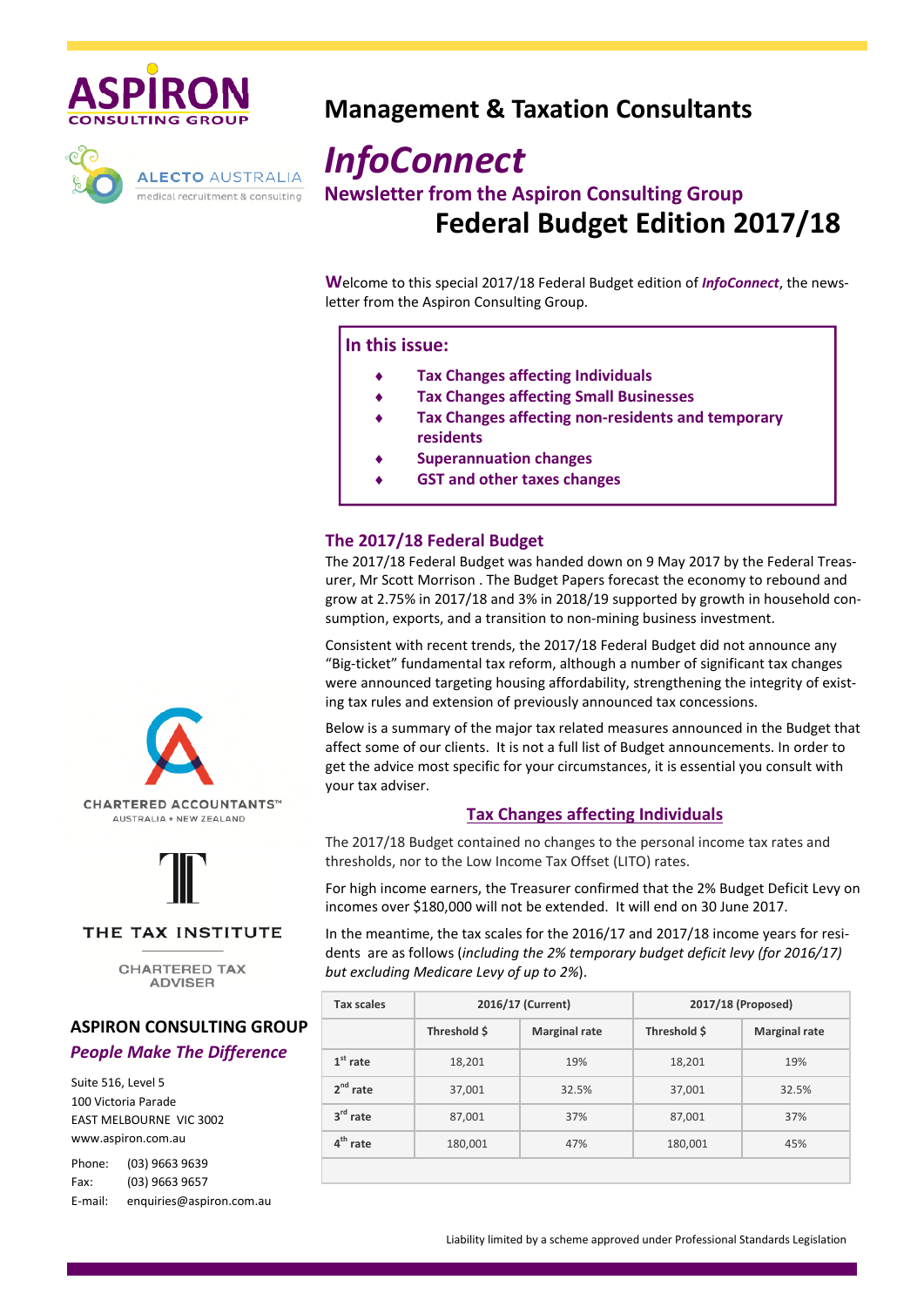



*Increase in the Medicare Levy from 1 July 2019 -* The Government has proposed to increase the Medicare Levy from 2% to 2.5% from 1 July 2019 to ensure the National Disability Insurance Scheme is fully funded and to guarantee Medicare. Low income earners will continue to receive relief from the Medicare Levy (see below)

*Medicare levy low income threshold* **-** The Government has proposed to increase the Medicare low income thresholds from 1 July 2016 as follows:

- For singles increased to \$21,655
- For families increased to \$36,541 plus \$3,356 for each dependent child or student.
- For single seniors and pensioners increased to \$34,244
- For family seniors and pensioners increased to \$47,670 plus \$3,356 for each dependent child or student
- *Changes to Higher Education HELP repayment percentage and thresholds -* The Government has revised the income thresholds for repayment of HELP debt, repayment rates and the indexation of repayment thresholds from 1 July 2018. a new minimum threshold \$42,000 will be established with a 1% repayment rate and a maximum threshold of \$119,882 with a 10% repayment rate.
- *Restriction on depreciation deductions -* The Government will, from 1 July 2017, limit "plant and equipment" depreciation deduction to outlays actually incurred by investors in residential real estate properties. Investors who purchase plant and equipment for their residential investment property after 9 May 2017 will be able to claim a deduction over the effective life of the asset. However, subsequent owners of a property will be unable to claim deduction for plant and equipment purchased by a previous owner of that property.
- *No deduction for residential rental property travel expenses -* The Government will deny deductions for travel expenses relating to inspecting, maintaining, or collecting rent for a residential rental property from 1 July 2017.
- *Increased CGT discount for resident individuals investing in qualified affordable housing -* The Government will, effective 1 January 2018, increase the CGT discount from 50% to 60% for resident individuals who elect to invest in qualified affordable housing. To qualify for the higher CGT discount, housing must be provided to low or moderate income tenants, with rent charged at a discount below the private rental market rate. The affordable housing must be managed through a registered community housing provider and the investment must be held for a minimum of three years.

#### **Tax Changes affecting Small & Medium Businesses**

*Extension of the \$20,000 immediate write-off -* The Government will extend the current instant asset write-off (\$20,000 threshold) for business entities that have aggregated annual turnover less than \$10 million (SBE) by 12 months to 30 June 2018.

This means SBEs will be able to immediate deduct purchases of eligible assets costing less than \$20,000 first used or installed ready for use by 30 June 2018. Similarly SBEs which have a general depreciation pool balance of less than \$20,000 may also be able to write off the pool balance.

*Restriction to access to Small Business CGT Concessions* **-** The Government will amend the Small Business CGT concession rules to ensure that the concessions can only be accessed in relation to assets used in a Small Business or ownership interest in a small business. Note that access to the Small Business CGT Concessions is limited to business taxpayers with aggregated turnover of less than \$2m or business assets of less than \$6m.

**If you have any queries on the issues contained in this edition of** *InfoConnect***, or how a specific tax measure may apply to you, please contact your adviser at Aspiron Consulting Group**

**Phone: (03) 9663 9639 Fax: (03) 9663 9657 Email: enquiries@aspiron.com.au**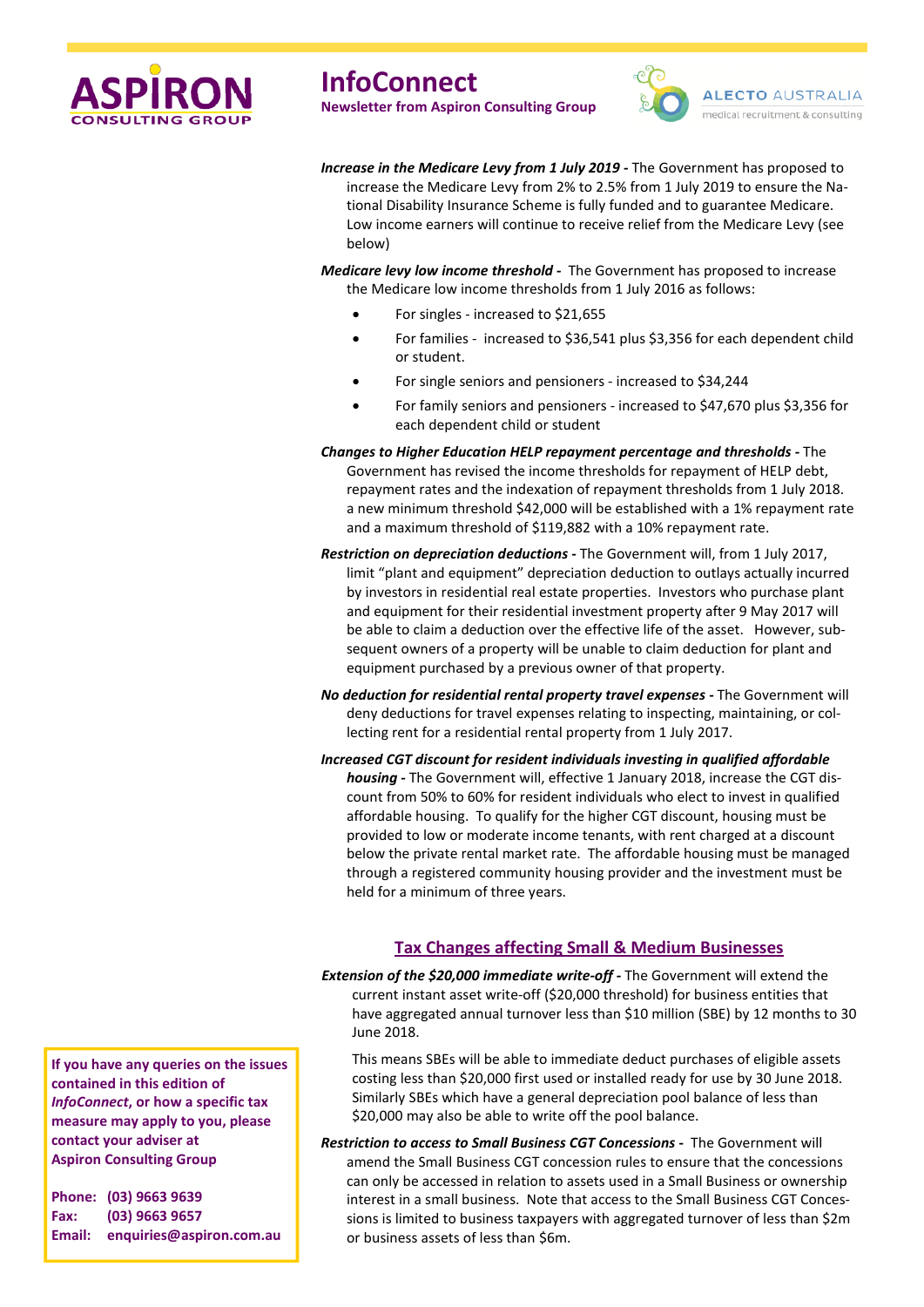



#### **Tax Changes affecting non-residents and temporary residents**

*CGT change for foreign investors —* The Government will extend Australia's foreign resident capital gains tax (CGT) regime by:

•Denying foreign and temporary tax residents access to the CGT main residence exemption from 7:30pm on 9 May 2017 (with existing holdings being grandfathered until 30 June 2019);

•Increasing the CGT withholding rate for foreign tax residents from 10% to 12.5% from 1 July 2017; and

•Reducing the CGT withholding threshold for foreign tax residents from \$2m to \$750,000 from 1 July 2017.

Further, the integrity of the foreign resident CGT regime will be improved by applying the principal asset test on an associate inclusive basis from 7:30pm on 9 May 2017 for foreign tax residents with indirect interest in Australian real property.

- *Annual Charge on foreign owners of underutilised residential properties —* The Government will introduce a charge of at least \$5,000 on foreign owners of residential properties where the property is not occupied or genuinely available on the rental market for at least 6 months per year. This measure will apply to foreign persons who make a foreign investment application for residential properties from 7:30pm on 9 May 2017.
- *Restricting foreign ownership in new developments to 50% —* The Government will introduce a 50% cap on foreign ownership in new developments through a condition on the New Dwelling Exemption Certificate. The cap will be included as a condition on New Dwelling Exemption Certificates where the application was made from 7:30pm on 9 May 2017.

#### **Superannuation Changes**

- *First home superannuation saver scheme* **–** The Government will encourage home ownership by allowing first homebuyers to "build a deposit" inside their superannuation fund, as follows:
	- Voluntary superannuation contributions of up to \$15,000 per year, and \$30,000 in total, can be contributed by first homebuyers from 1 July 2017. The contribution must be within existing concessional and non-concessional caps. Concessional contributions are taxed at 15% in the fund and earnings are taxed at 15% in the fund.
	- These contributions can be withdrawn, along with associated deemed earnings, for a first home deposit, from 1 July 2018 onwards. Concessional contributions and earnings that are withdrawn will be taxed at the taxpayer's marginal tax rate less a 30% offset. When non-concessional contributions are withdrawn, they will not be taxed.

*Limited recourse borrowing arrangements (LBRAs)* **–** The Government will, from 1 July 2017, include the use of LBRAs in a member's total superannuation fund balance and transfer balance cap.

According to the Government, LBRAs can potentially be used to circumvent contribution caps and effectively transfer growth in assets from the accumulation phase to the retirement phase that is not captured by the \$1.6m personal transfer balance cap.

From 1 July 2017, the outstanding balance of a LBRA will be included in a member's annual superannuation balance. In addition, the repayment of the principal and interest of a LBRA from a member's accumulation account will be a credit in the member's pension transfer balance account.

**If you have any queries on the issues contained in this edition of** *InfoConnect***, or how a specific tax measure may apply to you, please contact your adviser at Aspiron Consulting Group**

**Phone: (03) 9663 9639 Fax: (03) 9663 9657 Email: enquiries@aspiron.com.au**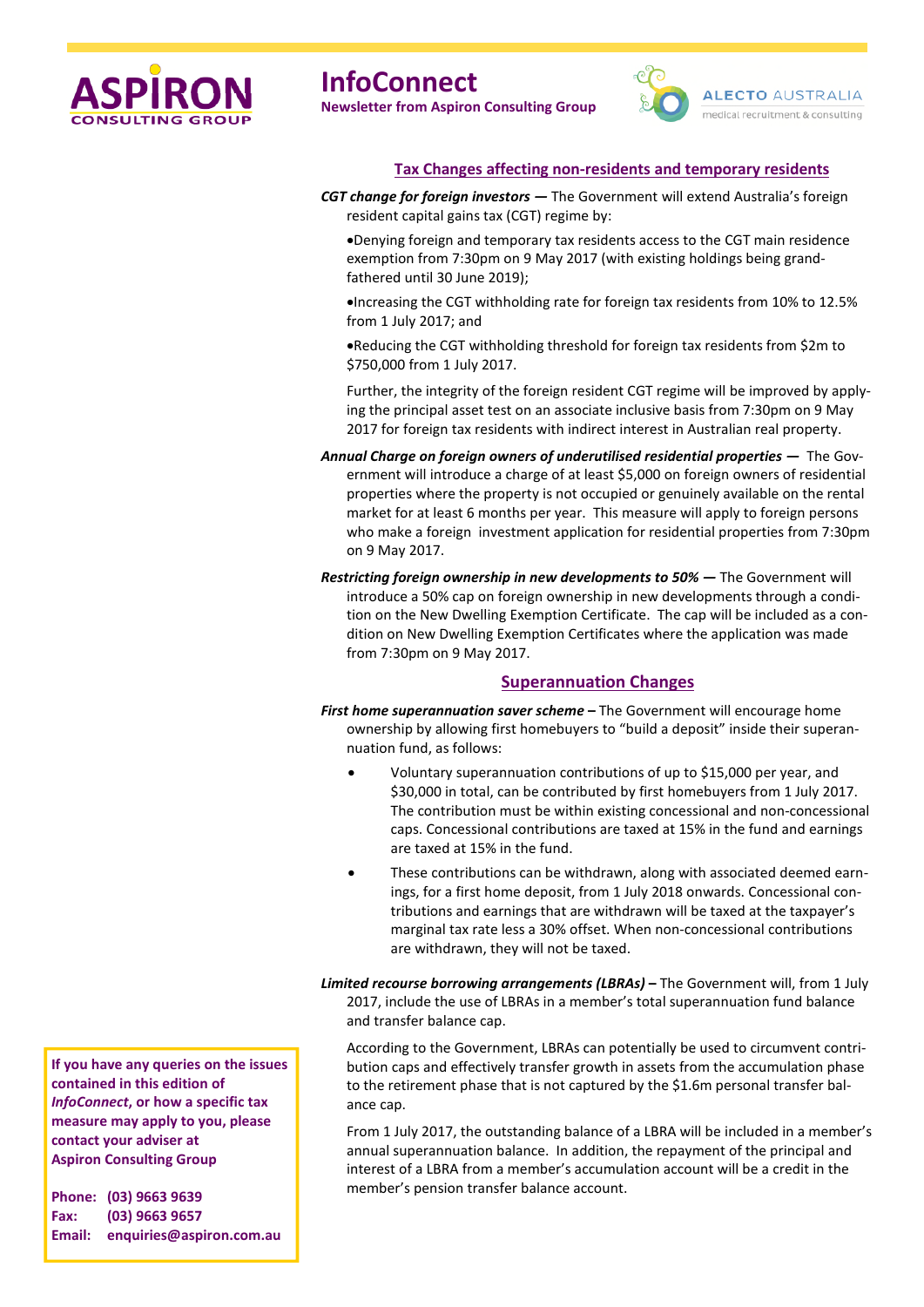



#### *Super contributions of proceeds up to \$300,000 from downsizing a home* **–** Effective 1

July 2018, the Government will allow a person aged 65 or over to make a nonconcessional contribution of up to \$300,000 from the proceeds of selling their home from 1 July 2018.

These contributions will be in addition to those currently permitted under existing caps and they will be exempt from the existing age test, work test and the \$1.6m total superannuation balance test for making non-concessional contributions (which applies from 1 July 2017).

The measure will apply to sales of a principal residence owned for the past 10 years or more. Both members of a couple will be able to take advantage of this measure for the same home.

*Extending tax relief for merging superannuation funds* **–** The Government will extend the current tax relief for merging superannuation funds until 1 July 2020.

Since December 2008, tax relief has been available to superannuation funds to transfer capital and revenue losses to a new merged fund, and to defer taxation consequences on gains and losses from revenue and capital assets. This tax relief was due to lapse on 1 July 2017.

*Amending Non-arm's length income rules* **–** The non-arm's length provisions for superannuation funds will be amended from 1 July 2018 to reduce any opportunities for members to use related-party transactions on non-commercial terms to increase superannuation savings.

Specifically, the non-arm's length provisions will be amended to ensure expenses that would normally apply in a commercial transaction are included when considering whether the transaction is on commercial basis.

#### **GST and other taxes changes**

*Aligning the treatment of digital currency (eg Bitcoin) with money* **–** Effective 1 July 2017, the Government will align the GST treatment of digital currency (eg Bitcoin) with money.

Consequently, consumers who use digital currencies as payment will no longer bear GST twice, once on the purchase of the digital currency and again on its use in exchange for other goods and services subject to GST.

*Improving the integrity of GST on property transactions* **–** From 1 July 2018, purchasers of newly constructed residential properties or new sub-divisions will be required to remit the GST directly to the ATO as part of settlement.

*Affordable housing through Management Investment Trusts (MIT)* **–** Effective 1 July 2017, the Government will encourage investment into affordable housing by enabling MITs to invest in affordable housing .

In order for investors to receive concessional taxation treatment through a MIT, the affordable housing must be available for rent for at least 10 years.

The MIT will be able to acquire, construct, or redevelop a property, but must derive at least 80% of its assessable income from affordable housing. The qualifying housing must be provided to low to moderate income tenants at a rental below private rental market rates.

#### **Disclaimer**

© 2017 Aspiron Consulting Group. All rights reserved.

The information in this publication is provided for general guidance on matters of interest only. It should not be used as a substitute for consultation with professional accounting, tax, legal or other advisers.

This document is not intended or prepared by Aspiron Consulting Group or its Independent Associates to be used, and cannot be used, for the purpose of avoiding tax penalties that may be imposed on the taxpayer.

Before making any decisions or taking any action, you should consult with Aspiron Consulting Group. No warranty is given to the correctness of the information contained in this publication and no liability is accepted by the firm for any statement, opinion, or for any error or omission.

**If you have any queries on the issues contained in this edition of** *InfoConnect***, or how a specific tax measure may apply to you, please contact your adviser at Aspiron Consulting Group**

**Phone: (03) 9663 9639 Fax: (03) 9663 9657 Email: enquiries@aspiron.com.au**